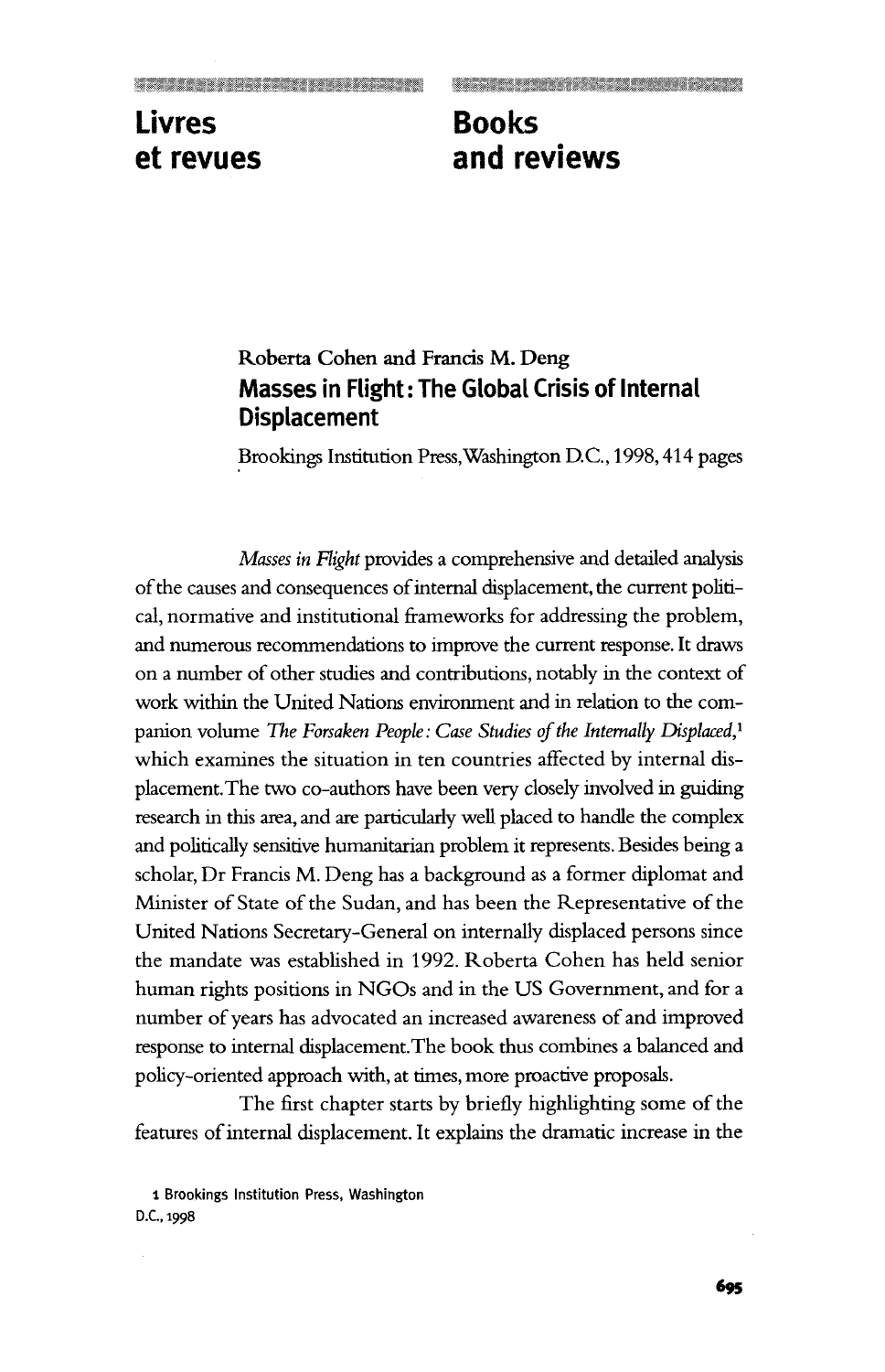phenomenon as being largely due to the end of the Cold War, which has resulted in a proliferation of internal conflicts. At the same time, improved international relations have led to greater assertiveness in addressing a problem which in the past would have been considered as falling within the scope of national sovereignty. The chapter outlines some of the serious dangers and deprivations faced by the victims and the negative impact on affected societies. Recognizing that the international response has been largely inadequate, the authors advocate the need for far more decisive international action. The stated purpose of the study is to guide actions by governments and operational agencies, through a broadly recognized framework of normative standards and institutional arrangements.

The second chapter contains a very good and thorough discussion on who internally displaced persons are, underlying causes of tension in affected countries, and external factors that come into play in the event of internal displacement. Without seeking to give the internally displaced a privileged status, the purpose in framing a definition is to identify all those in a similar situation, so as to ensure that their particular needs are not left unanswered. It is worth noting that the definition is neither exhaustive nor intended to be a legal one. The chapter further provides worldwide estimates of numbers of internally displaced persons over the past few years, and discusses some of the problems in obtaining reliable data. A comprehensive regional overview analyses primary causes of displacement on different continents, resulting patterns of displacement, as well as regional capacities and domestic willingness to address the issue. As is the case throughout the book, the section is very well researched and documented. The points made are almost systematically substantiated by practical examples, both in the main text and in some 84 pages of end notes.

The third chapter, entitled "Legal Framework", highlights the need to clarify the legal status of internally displaced persons. Although they are entitled to the protection provided by international human rights and humanitarian law, it is often difficult for governments, organizations and the displaced themselves to identify the guarantees that apply in specific situations. The chapter presents the international normative protection against forced displacement, points out the multiple problems faced by the internally displaced, and analyses corresponding provisions of human rights and humanitarian law. Refugee law is covered as well for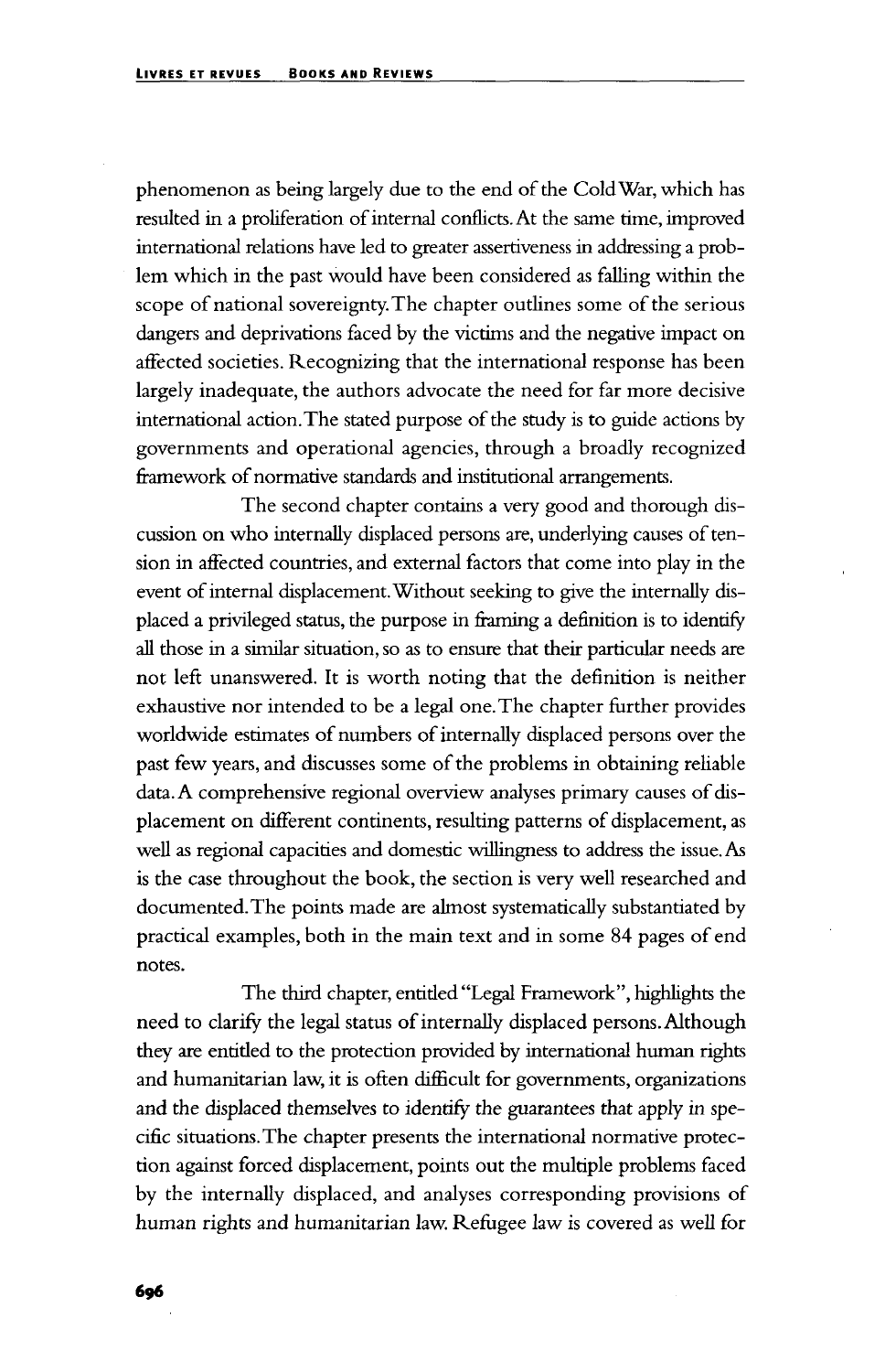purposes of analogy. A review of the law relevant to the provision of international assistance and practice of the Security Council in this respect is also included. Noting that the law is complicated and incomplete, and that the rights of internally displaced persons are often disregarded simply for lack of awareness, the authors argue that it would be useful to restate general principles of protection in more specific detail, and to address grey areas and gaps in the law by establishing a body of principles. A set of *Guiding Principles on Internal Displacement,* which are intended to give authoritative guidance to all those confronted with internal displacement, is appended to the study.<sup>2</sup> The Guiding Principles, which largely reflect legally binding standards, were presented to the 1998 session of the UN Commission on Human Rights.

Chapter IV, "Institutional Arrangements", reviews the mandates and capacities of seven humanitarian and development agencies playing a role with regard to internally displaced persons. It examines their institutional strengths, weaknesses and constraints, emphasizing inadequate attention, expertise or capacity to address protection concerns. It also stresses the insufficient coordination between the actors concerned, and reviews options for improvements in this respect. As regards the country level, the authors present some of the challenges facing UNDP officials. These include an inherent tension between their role as resident representatives of that organization and their task as resident coordinators of the United Nations, which may lead them to neglect protection issues relating to the internally displaced. A very good entry into the question of coordination at headquarters level is made through a presentation and analysis of the problems encountered by the former Department of Humanitarian Affairs, — the review still being considered relevant since it is deemed that the Office for the Coordination of Humanitarian Affairs could face similar problems. The main problems are very well presented and comprehensively analyzed, but "steps to improve the current system" are vaguely formulated. This matters less, since both the problems identified and the recommendations put forward stimulate the reader to draw his own conclusions and shape his own views.

Chapter five starts by underlining the fundamental role that non-governmental organizations have come to play in contemporary crisis

2 Text also reprinted in IRRC, No. 324, September 1998, p. 545.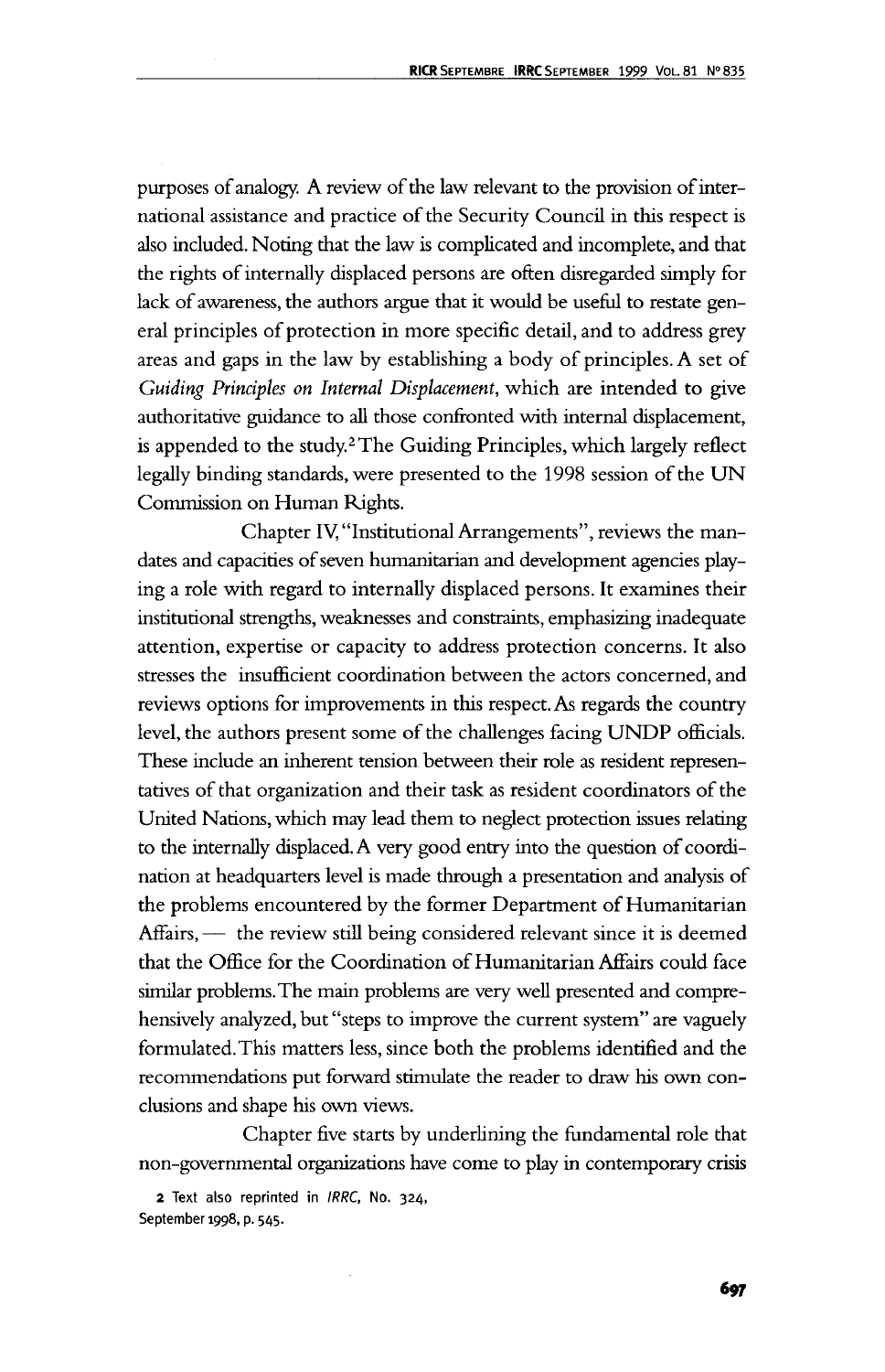situations. On the basis of a survey carried out among 13 major organizations involved with internal displacement, the authors identify the challenges facing these organizations and offer recommendations for strengthening their role, particularly with regard to protection.The analysis reviews a number of issues that are of general interest to all those concerned with internally displaced persons. An important observation is that needs of internally displaced persons which fall outside the traditional activities of organizations often fail to be identified, and are therefore not addressed by anyone.

In chapter six, "Regional Responses", the authors note that in a number of crisis situations, the United Nations response has been minimal, and regional organizations are increasingly expected to assume some responsibility in addressing emergencies in their geographic areas. However, regional initiatives remain at a rudimentary stage of development, with many organizations lacking experience, expertise and often the political will and resources to deal with humanitarian emergencies. In particular, regional and sub-regional bodies in Africa, the Middle East and Asia have been constrained by a strong tradition of non-interference in domestic affairs. The authors emphasize the need for close monitoring of operations such as that undertaken by the Economic Community of West African States in Liberia, to ensure that relief operations are not held hostage to political or strategic objectives. They acknowledge the role played by European institutions to protect democracy and to address conflicts as an important means of averting mass displacement, but advocate more systematic attention to situations of internal displacement. The work of the Organization of American States to protect democracy is also recognized, but it is noted that too little has been done in practice to deal with internal displacement, in spite of the acknowledgment that it requires special attention. It is observed that while the Inter-American Commission on Human Rights has appointed a special rapporteur on internally displaced persons, his task, as that of the Commission in general, is constrained by insufficient resources.

In the last chapter, entitled "Strategies and Recommendations", the authors recapitulate the findings of the study and underline the necessity for a comprehensive approach. Beyond improving the response to emergency needs, the importance of preventing the conditions which lead to displacement and of finding durable solutions is also stressed.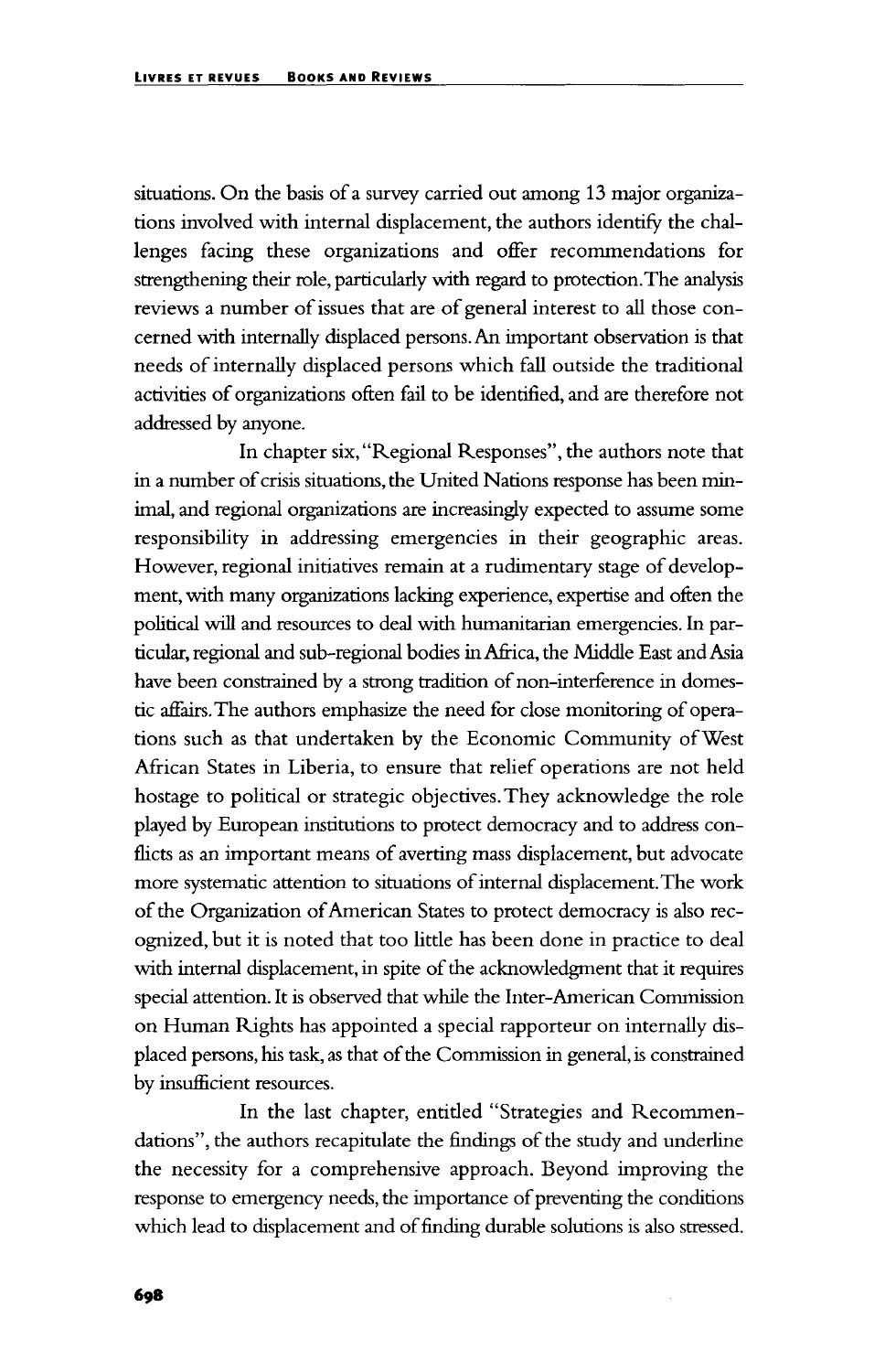Among the measures to prevent displacement, the authors suggest various steps to strengthen the early warning capacity of the United Nations system, including the development of closer links with regional bodies. They emphasize the usefulness of establishing a reliable information system on internal displacement, and consider the initiatives taken to this end by the Norwegian Refugee Council to be particularly promising. Other measures include good governance, such as effective national institutions to regulate relations among sections of the population, for the protection of human rights and minorities. In order to promote a well-functioning civil society, the authors advocate the need to strengthen local NGOs.They also propose articulating a right not to be arbitrarily displaced and stepping up regional and international capacities to prevent conflict.

A second category of recommendations is aimed at improving protection and at integrating it more effectively with humanitarian assistance, with emphasis on protection strategies for women and children. In particular, the authors propose that gender-specific information be collected as a routine part of assessments and that additional female staff be deployed in camps and settlements to better provide counseling, collect evidence and identify preventive measures in consultation with the women concerned. The authors state the need to strike a more equitable balance between, on the one hand, the principle of non-interference in internal affairs and, on the other, the obligation to provide humanitarian assistance and to promote the observance of human rights.They recognize that primary responsibility for the security, welfare and liberty of populations must remain with the State and also underline its duties in this respect, both towards its own population and towards the international community. Where a State fails to meet its obligations and refuses to accept outside assistance, the international community should assert its concern and step in, using diplomatic negotiations, public exposure or economic and political sanctions as strategies for gaining access. In the most serious cases, outside intervention is required.

In situations where displacement has been caused by conflict, a durable return can be secured only through the restoration of peace accompanied by rehabilitation and development programmes.The authors recommend that humanitarian organizations more forcefully advocate the need for political solutions, both vis-a-vis the international community and vis-a-vis affected governments. They stress the importance of provid